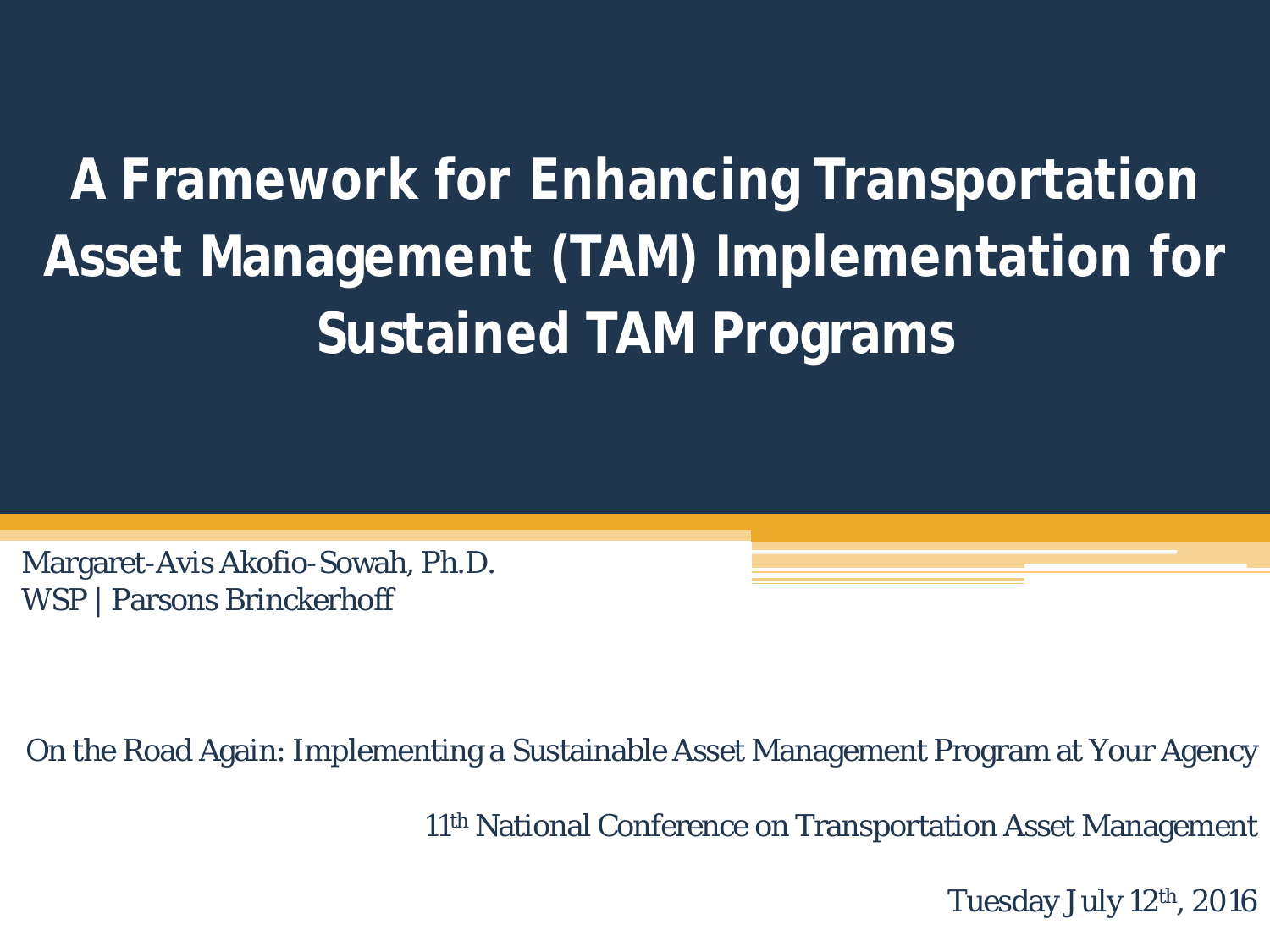# Acknowledgements

# Georgialmstitute

- Expert panel
- Practitioner review panel
- Representatives from case study agencies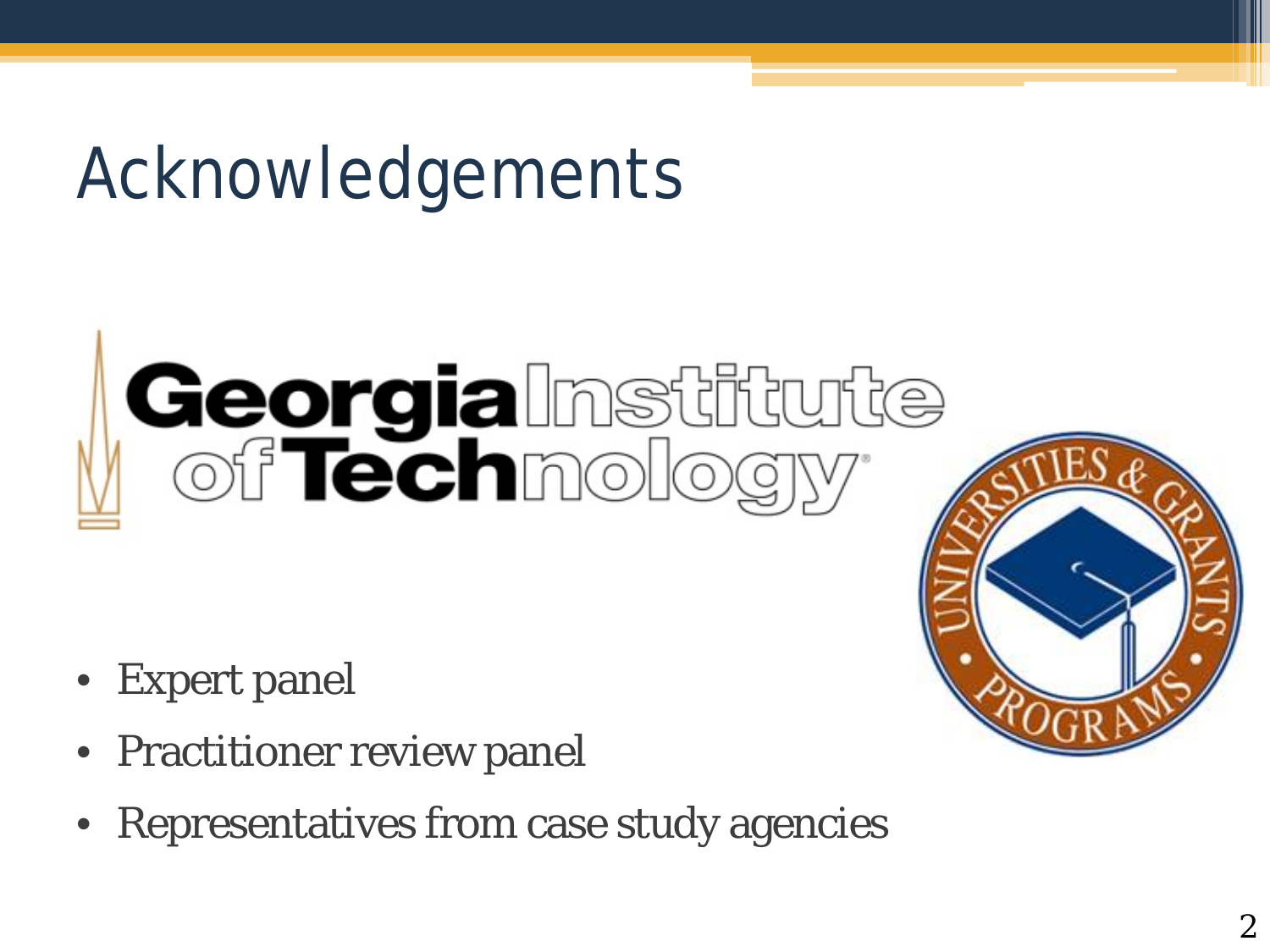# Agenda

#### Conceptual Research

#### TAM Implementation Review Framework (TIRF)

TIRF Case Studies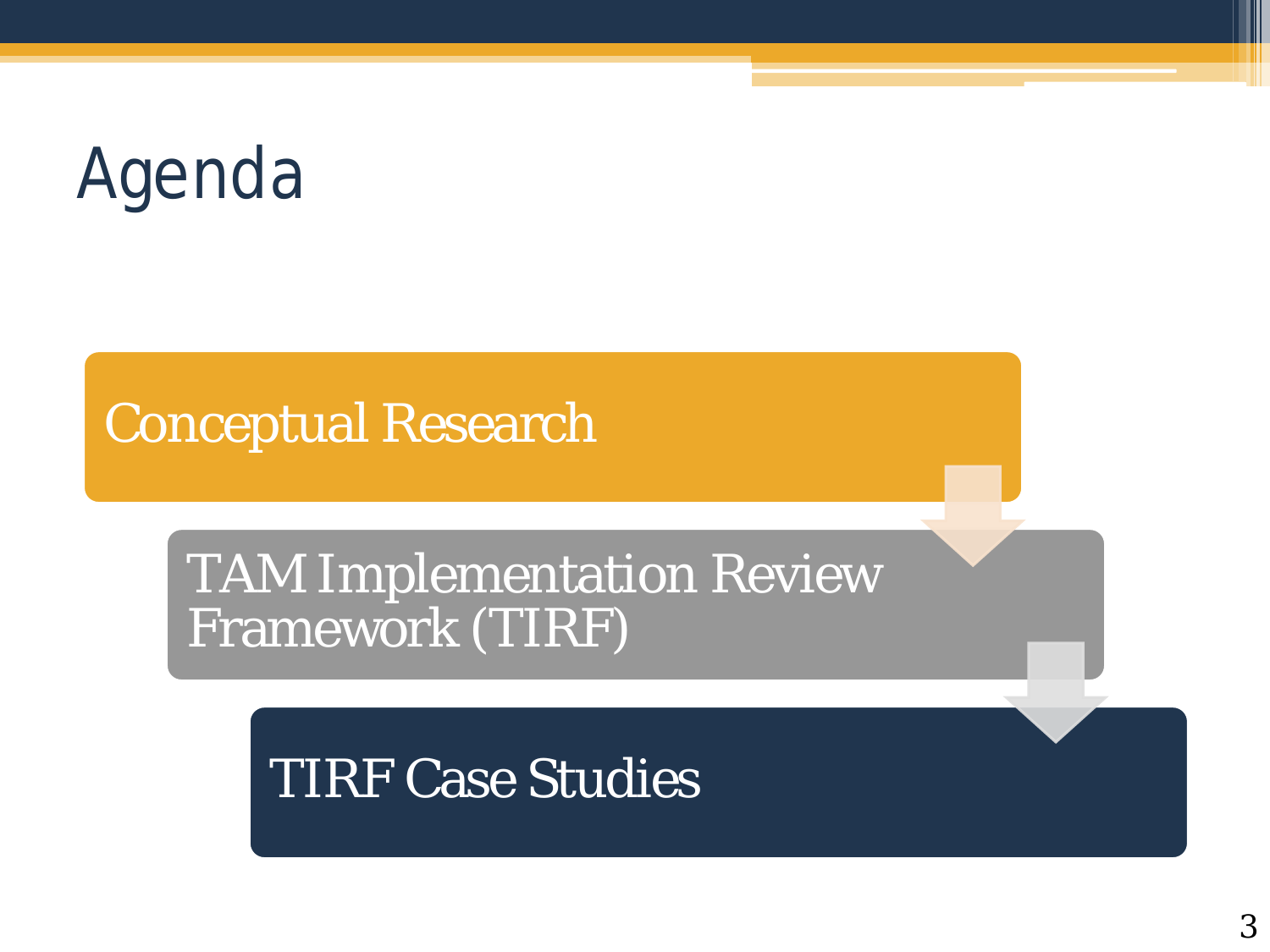# Research Objective

To develop a conceptual framework and an approach to guide a review of an agency's TAM implementation practices to identify opportunities for enhancing implementation towards long-term program sustainment.

- Program sustainment is the extent to which an innovation…
	- …is maintained within the operations of an organization (Proctor et al. 2011)
	- …reflects what it was initially intended to look like (Wiltsey Stirman et al. 2012)
	- …has benefits delivered over an extended period of time, after the initial activity around implementation has reached a steady state (Rabin et al. 2008)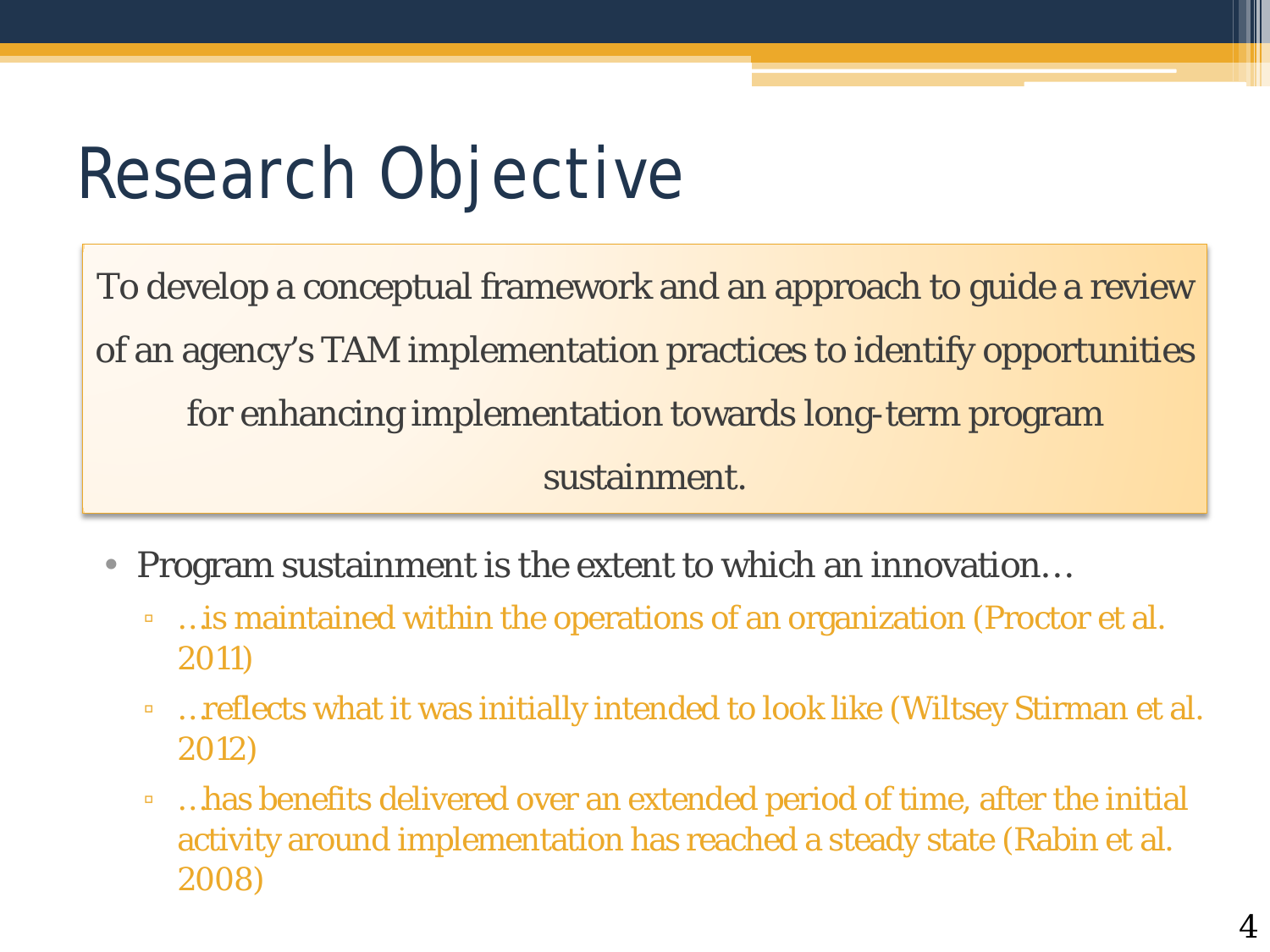## Exploratory Literature Review

Studying TAM through a policy implementation lens

**Transportation Asset Management**

- Evolution of TAM principles
- Historical challenges of TAM development
- Implementation state of the practice

Factors that can influence TAM implementation success and program sustainment

TAM implementation as a process of change

**Implementation theories** 

- Studying and evaluating implementation
- Opportunities and challenges in implementation

**Policy & Program Implementation**

- Change management concepts and models
- Change management drivers

**Change Management**

Change-related opportunities and challenges in instituting new programs in public agencies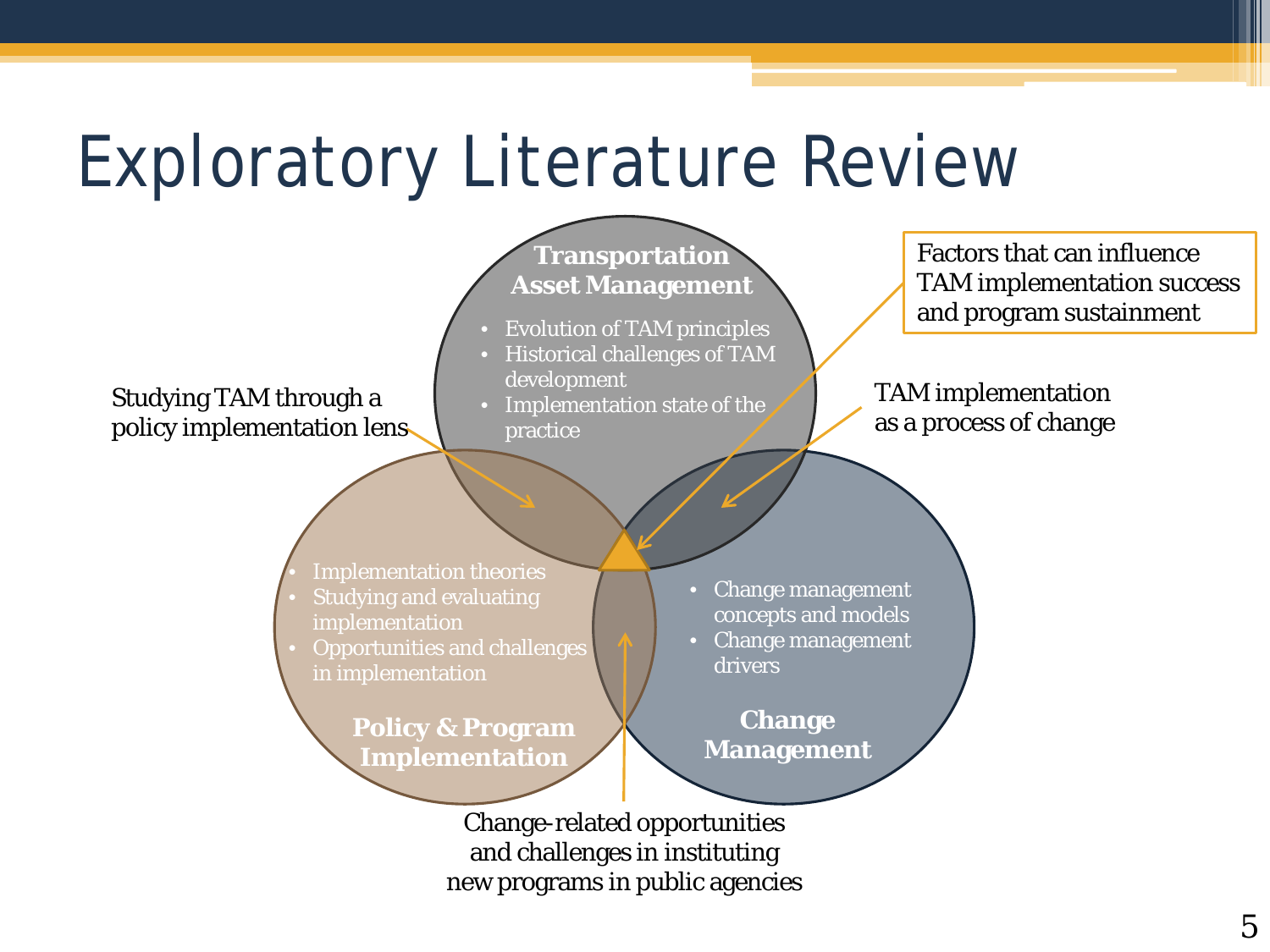## Synthesis of Implementation Factors Identified from Literature

|                                   |                                                                         |                       | *Also people-related                                              |                                    |
|-----------------------------------|-------------------------------------------------------------------------|-----------------------|-------------------------------------------------------------------|------------------------------------|
| <b>Implementation</b><br>"Domain" | <b>Implementation Factors</b>                                           | <b>TAM Literature</b> | <b>Policy/Program</b><br><b>Implementation</b><br><b>Research</b> | <b>Change</b><br><b>Management</b> |
| <b>Organization</b>               | <b>External Factors</b>                                                 | X                     | X                                                                 | X                                  |
|                                   | <b>Financial Resources</b>                                              | X                     | $\mathbf{X}$                                                      |                                    |
|                                   | <b>Goals, Expectations, Guidance</b>                                    | X                     | X                                                                 | X                                  |
|                                   | <b>General Resistance to Change*</b>                                    | X                     | X                                                                 |                                    |
|                                   | <b>Organizational Structure &amp;</b><br><b>Related Characteristics</b> | X                     | X                                                                 | X                                  |
|                                   | <b>Change Implementation</b><br>Process*                                | X                     |                                                                   | X                                  |
| Program                           | <b>Characteristics of the</b><br><b>Innovation</b>                      | X                     |                                                                   | X                                  |
|                                   | <b>Program Flexibility and</b><br><b>Customizability</b>                | X                     | X                                                                 | X                                  |
| People                            | <b>Human Capital &amp; Other</b><br><b>Resources</b>                    | X                     | X                                                                 | X                                  |
|                                   | <b>Leadership and Management</b><br><b>Support</b>                      |                       | X                                                                 | X                                  |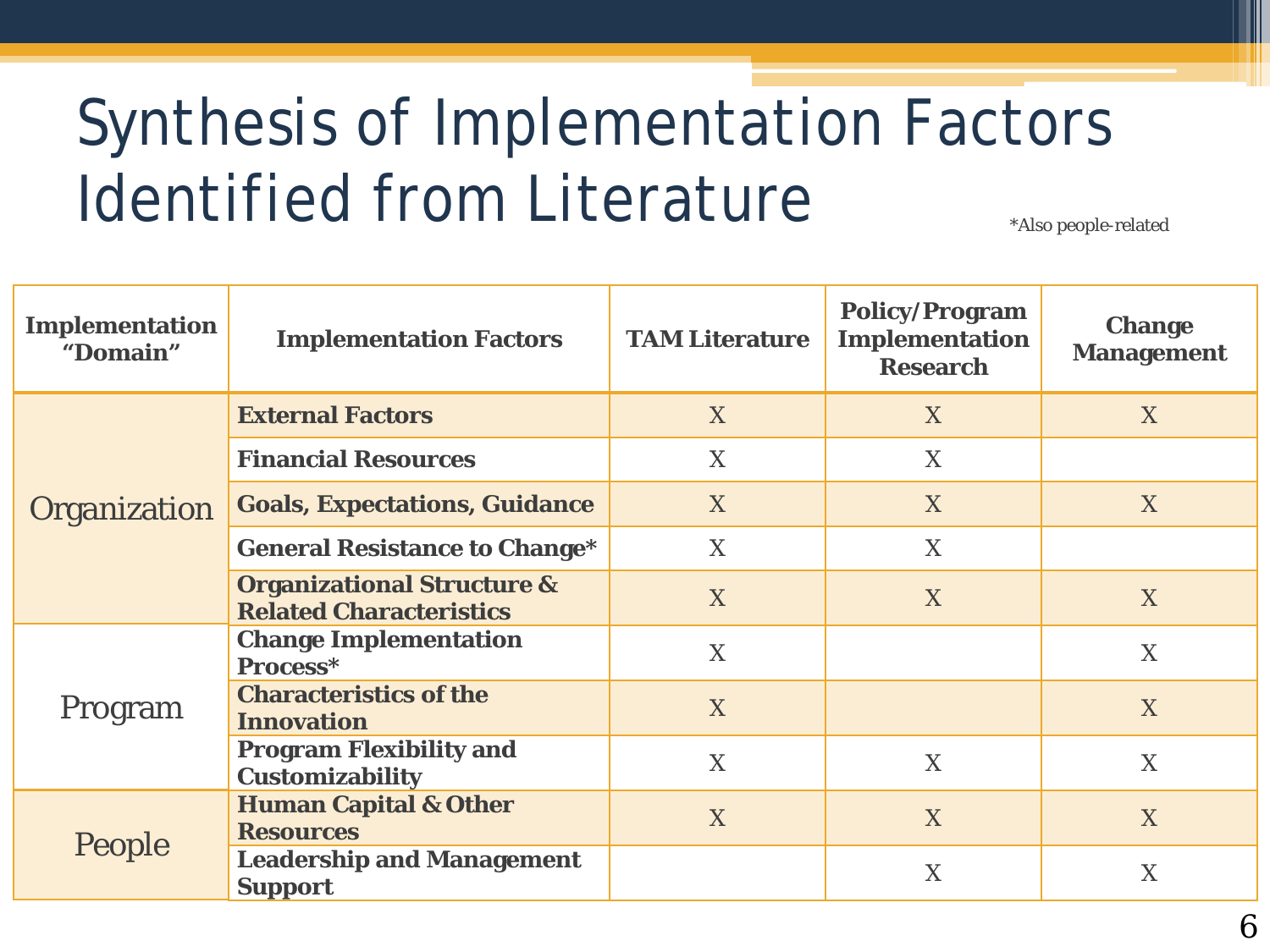#### Program Sustainment Influence Factors

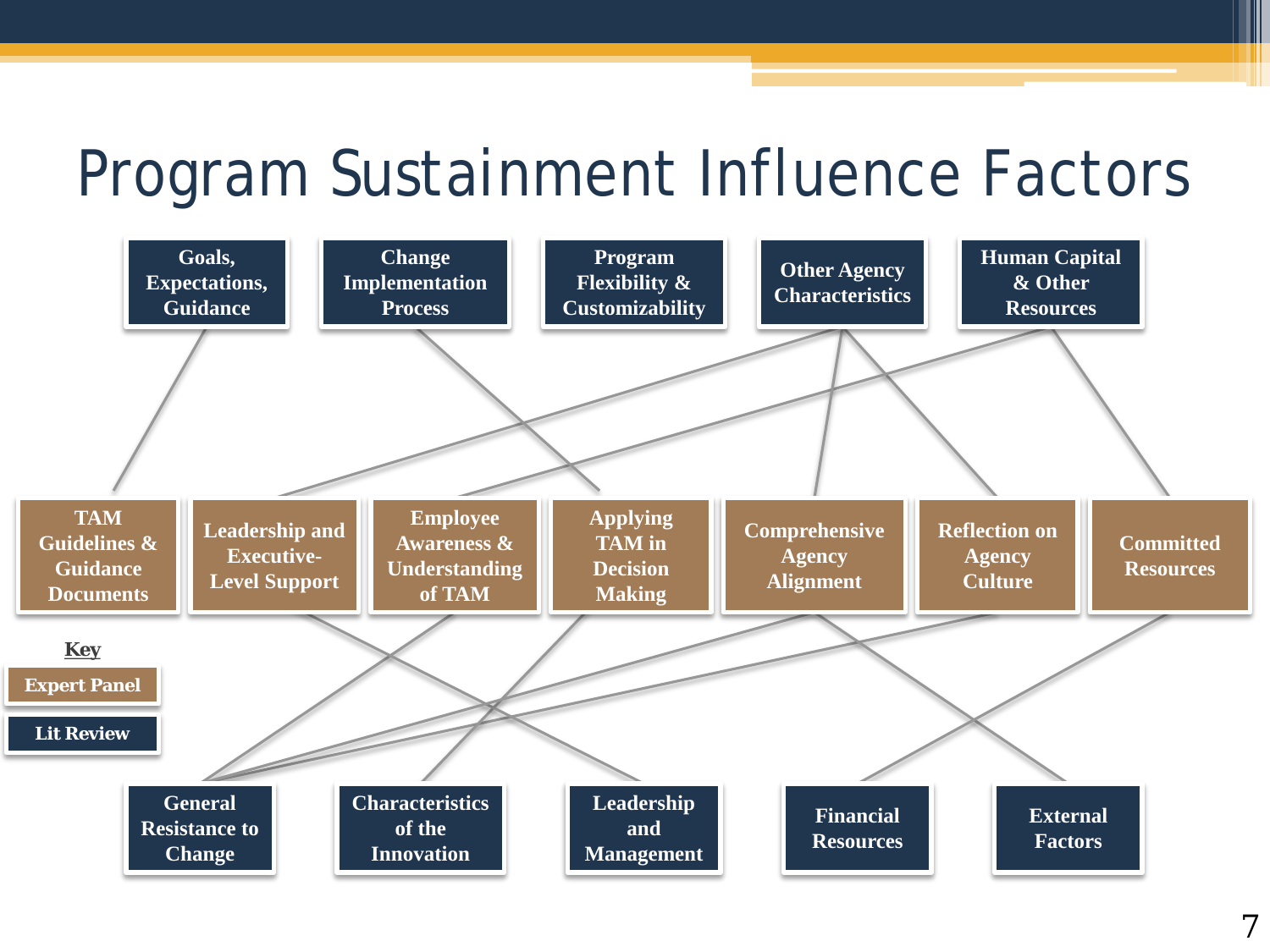# Agenda

#### Conceptual Research

#### TAM Implementation Review Framework (TIRF)

TIRF Case Studies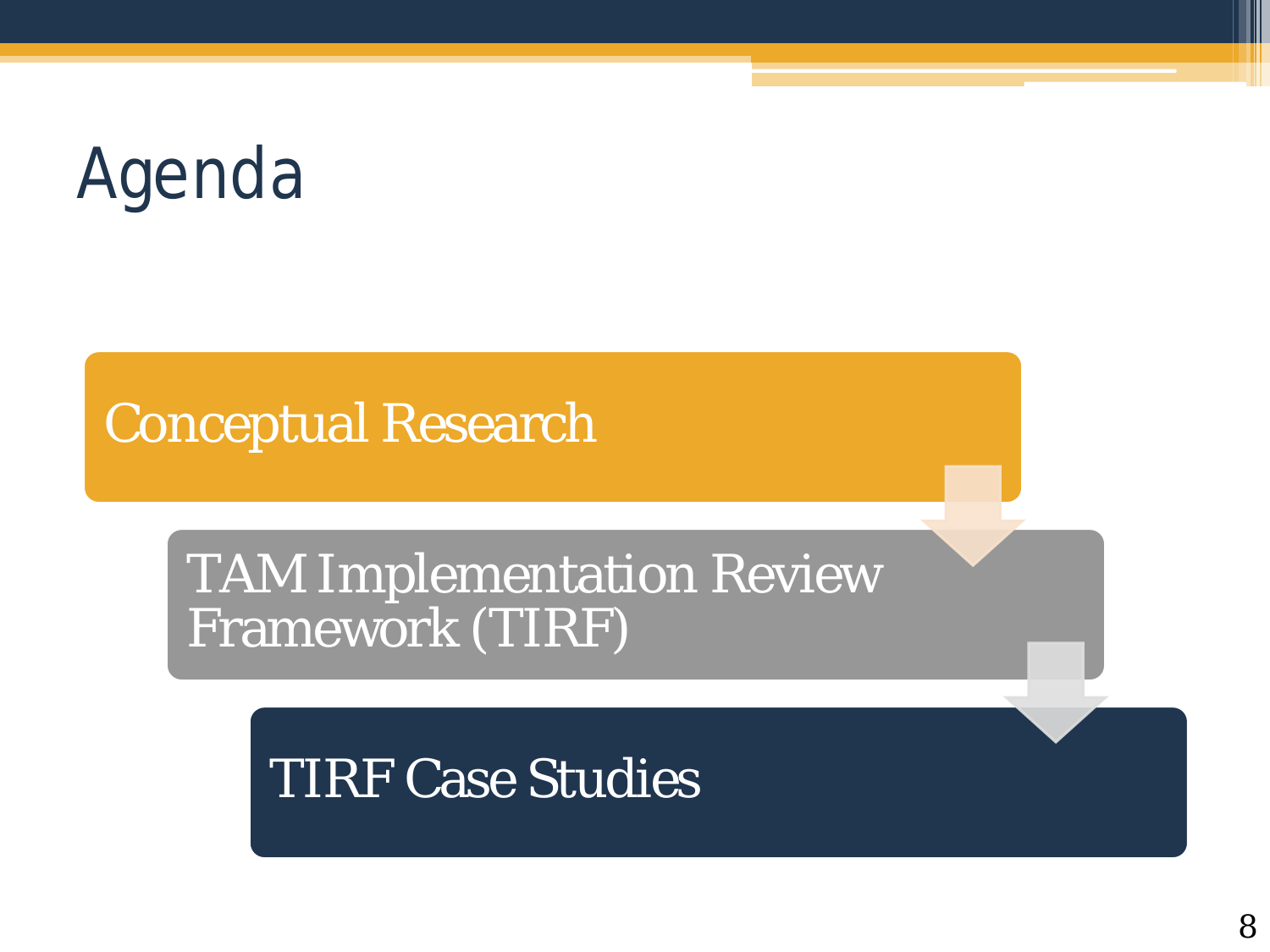#### TIRF Factor Categories (1)

|                                       | ensure that TAM is reflected in major agency policy documents.                                             |  |  |  |  |  |  |
|---------------------------------------|------------------------------------------------------------------------------------------------------------|--|--|--|--|--|--|
| <b>Strategies that</b><br>address the | explain where TAM fits in agency programming.                                                              |  |  |  |  |  |  |
| <b>Guidance</b><br>category           | provide clarity on how standard operating procedures (SOPs) should change to<br>incorporate TAM.           |  |  |  |  |  |  |
|                                       | provide clear guidelines on how decision making should change, including<br>explanations of risk analysis. |  |  |  |  |  |  |
|                                       | illustrate support and commitment from upper-level employees, management, and<br>executives.               |  |  |  |  |  |  |
| <b>Strategies that</b><br>address the | ensure total agency representation in the TAM governing structure.                                         |  |  |  |  |  |  |
| <b>Leadership</b>                     | promote accountability for the TAM governing structure.                                                    |  |  |  |  |  |  |
| category                              | reduce chances of diminishing support due to leadership changes.                                           |  |  |  |  |  |  |
|                                       | introduce TAM into established decision-making processes.                                                  |  |  |  |  |  |  |
| <b>Strategies that</b><br>address the | incorporate clear metrics and expected outcomes (goals/targets).                                           |  |  |  |  |  |  |
| <b>Applications</b>                   | utilize decision-making questions that require reference to data.                                          |  |  |  |  |  |  |
| category                              | promote decisions based on management systems.                                                             |  |  |  |  |  |  |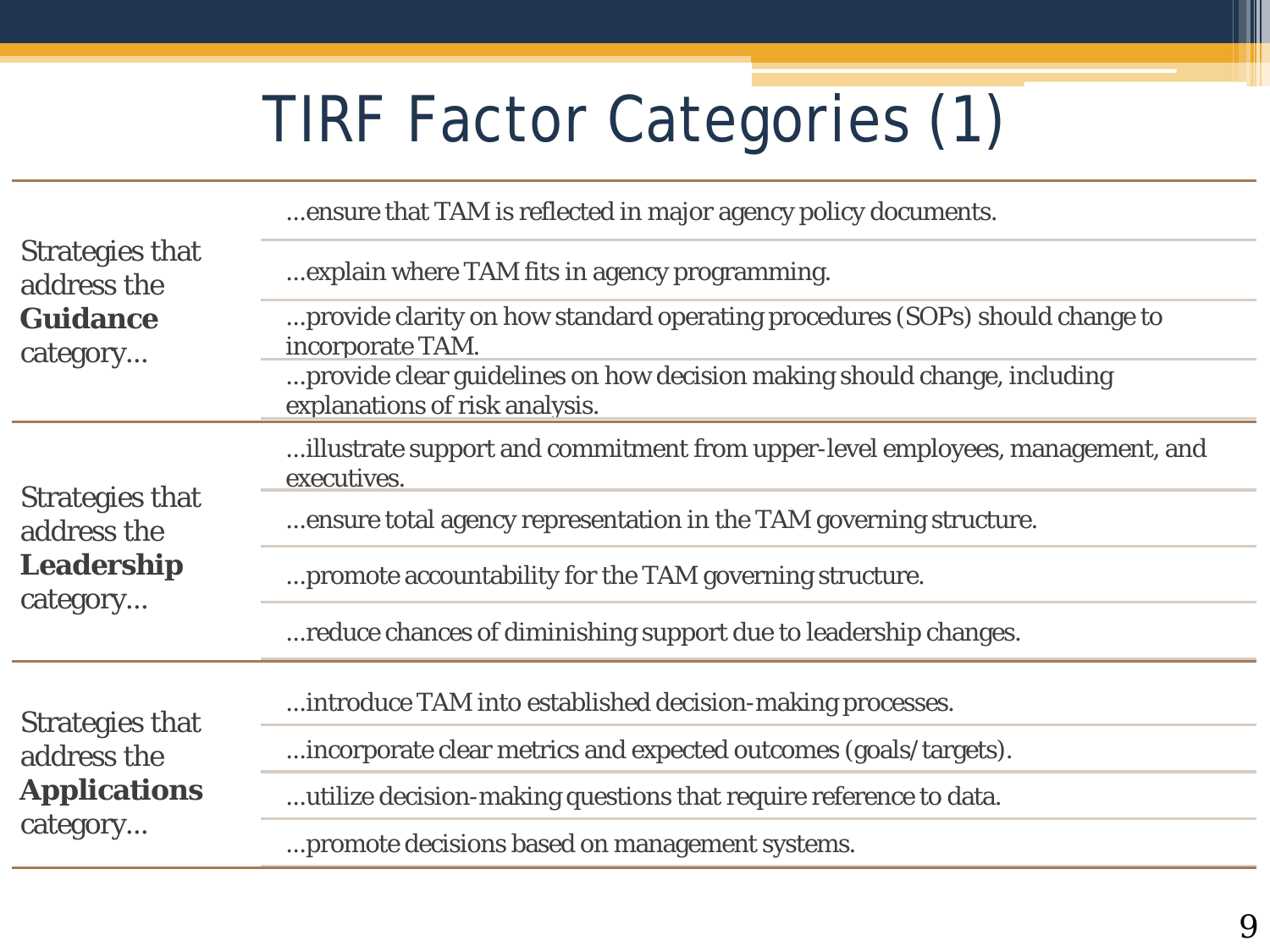#### TIRF Factor Categories (2)

| <b>Strategies that</b>          | clearly communicate TAM goals and applications throughout the agency.                                     |  |  |  |  |  |
|---------------------------------|-----------------------------------------------------------------------------------------------------------|--|--|--|--|--|
| address the<br><b>Culture</b>   | promote a uniform TAM language.                                                                           |  |  |  |  |  |
| category                        | promote a long-term agency focus.                                                                         |  |  |  |  |  |
| <b>Strategies that</b>          | expand workforce capacity with respect to TAM.                                                            |  |  |  |  |  |
| address the<br><b>Employee</b>  | promote employee understanding of their role in using TAM or how their job changes<br>to incorporate TAM. |  |  |  |  |  |
| category                        | clarify expected outcomes or benefits of TAM to employees.                                                |  |  |  |  |  |
| <b>Strategies that</b>          | create clear links between TAM and agency outcomes/goals.                                                 |  |  |  |  |  |
| address the<br><b>Alignment</b> | incorporate TAM into all aspects of programming (capital-side, maintenance, etc).                         |  |  |  |  |  |
| category                        | create connections to customer service.                                                                   |  |  |  |  |  |
| <b>Strategies that</b>          | allocate financial resources to TAM development and implementation.                                       |  |  |  |  |  |
| address the<br><b>Resources</b> | commit human resources efficiently towards TAM programming.                                               |  |  |  |  |  |
| category                        | prioritize and enhance data management.                                                                   |  |  |  |  |  |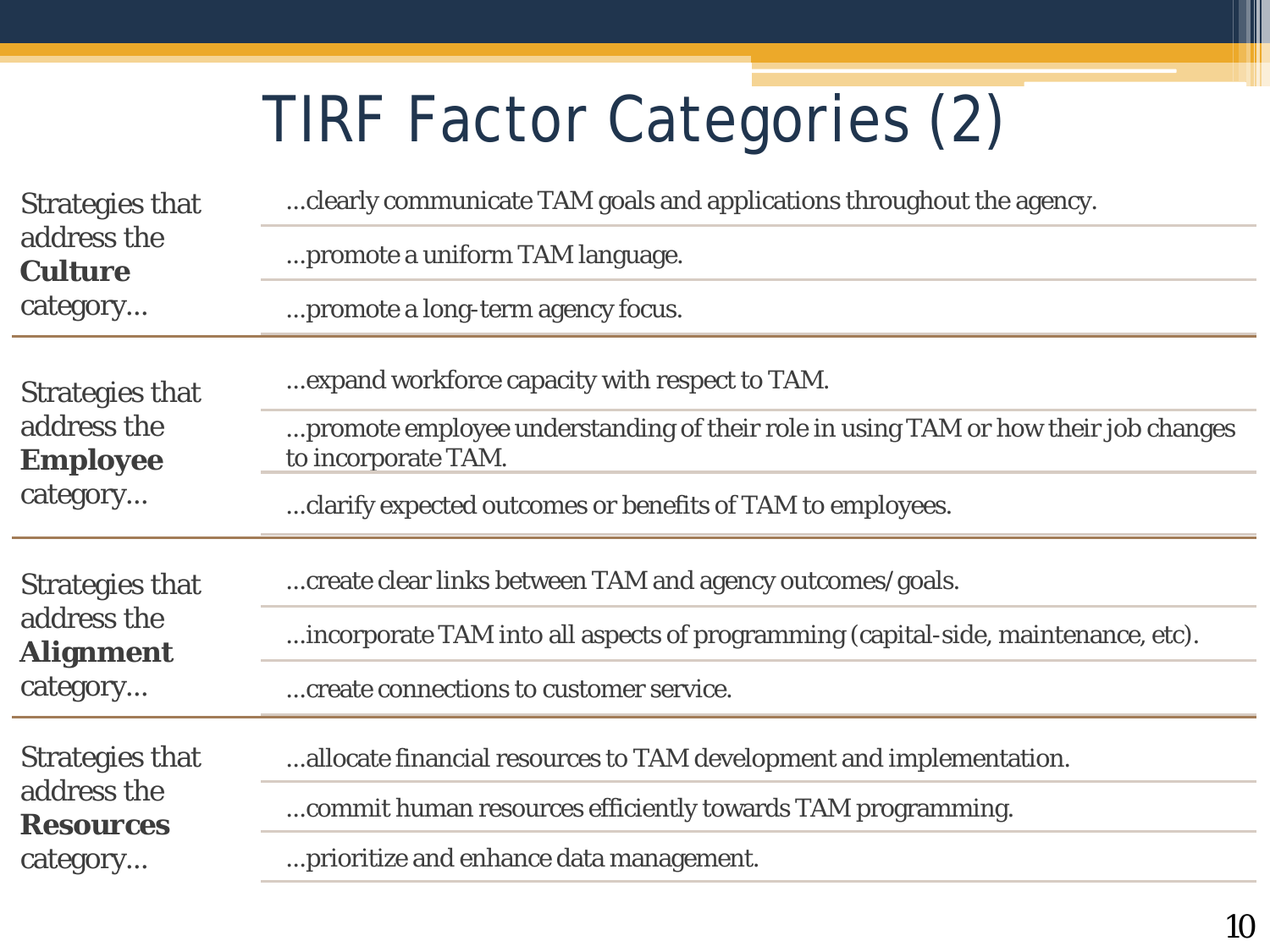## TAM Implementation Review Framework (TIRF)

- Guides state transportation agencies to conduct a **systematic review** of their TAM implementation approach using **specific implementation strategies**
- Produces a **descriptive picture** of how the **overall implementation approach** addresses program sustainment implementation factors

**Implementation Approach**: general plan of action towards implementation; compilation of implementation strategies and a contraction of the contraction of the contraction of the contraction of the contraction of the contraction of the contraction of the contraction of the contraction of the contraction of the

**Implementation Strategy:** specific activity or action taken towards TAM implementation

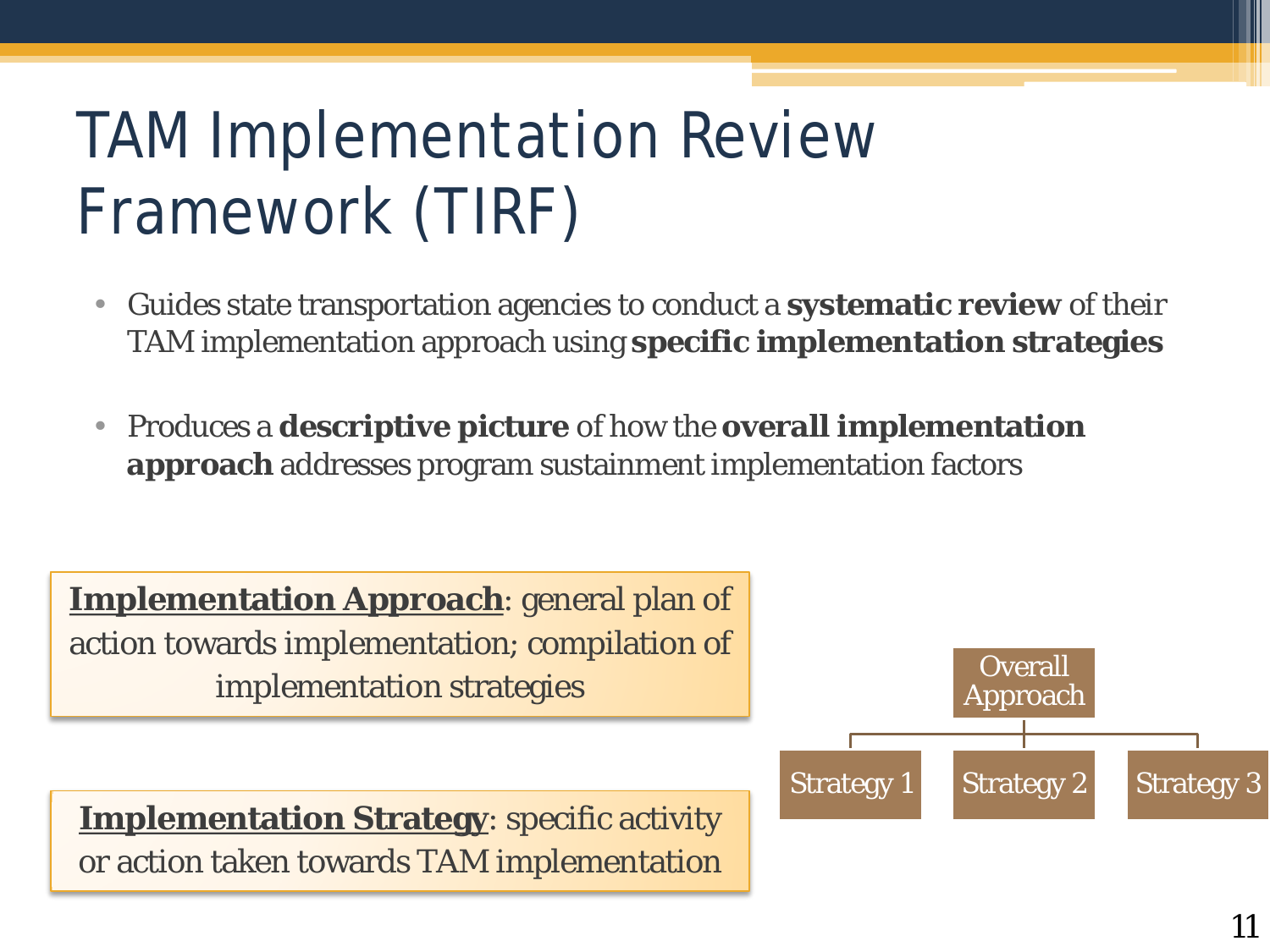# GLACEAR Systematic Review

**Systematic reviews** to distill and document:

- Definition: Use of a well-defined approach to select experiences as evidence for the database based on strict criteria (Rowley 2012; Briner 2009; Stetler 2001)
- Application to this study: Program sustainment implementation factors as systematic review criteria

"Does this implementation strategy address the criteria in the X category?" Where  $X = G$ , L, A, C, E, A, or R

- G **Guidance** and Expectations
- **Leadership** and Executive-Level Support
- A **Applications** in Decision Making
- C Reflection in Agency **Culture** and Language
- E **Employee** Awareness and Understanding
- A Comprehensive Agency **Alignment**
- R **Resources** Committed to TAM Development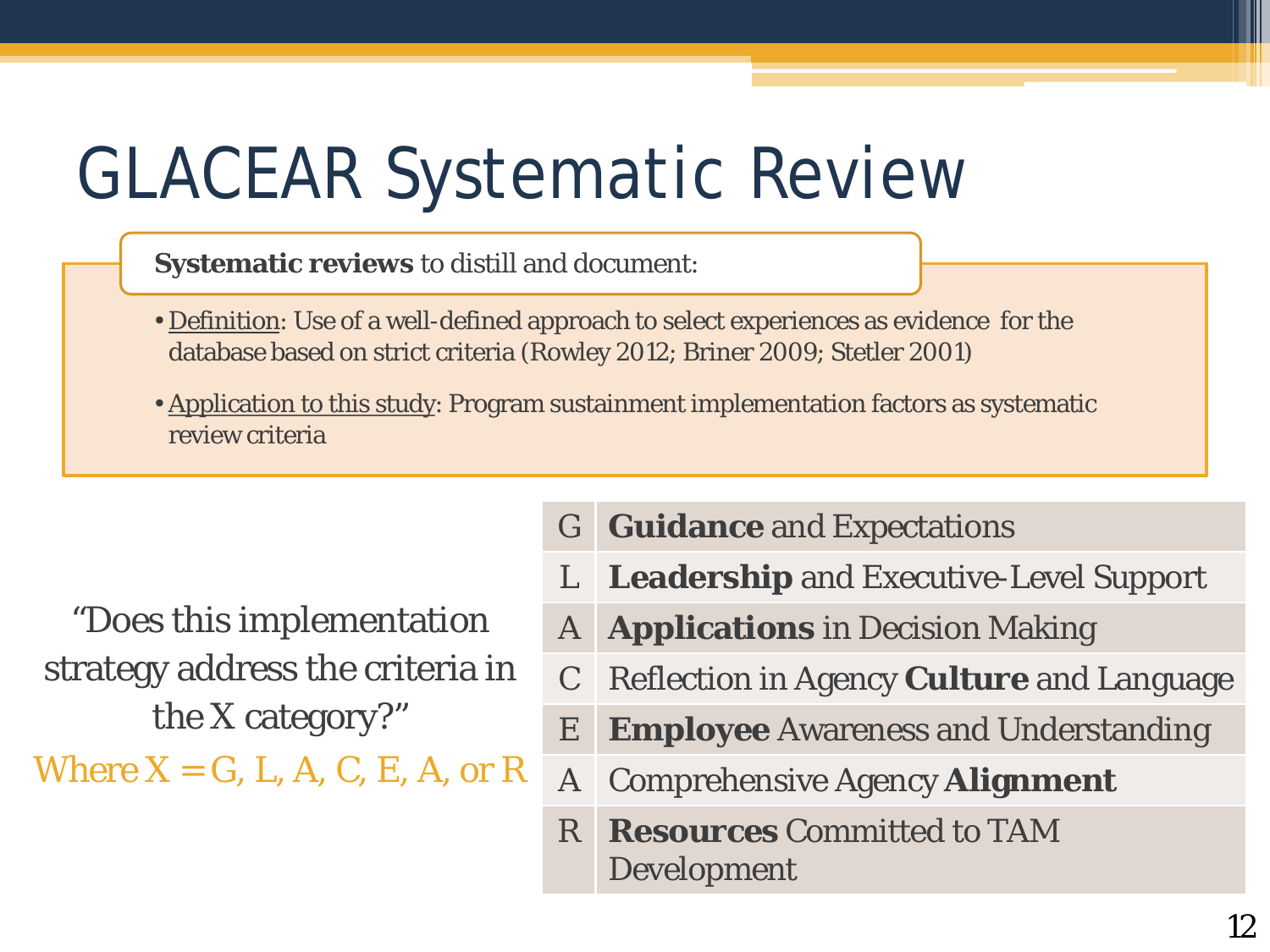# Agenda

#### Conceptual Research

#### TAM Implementation Review Framework (TIRF)

TIRF Case Studies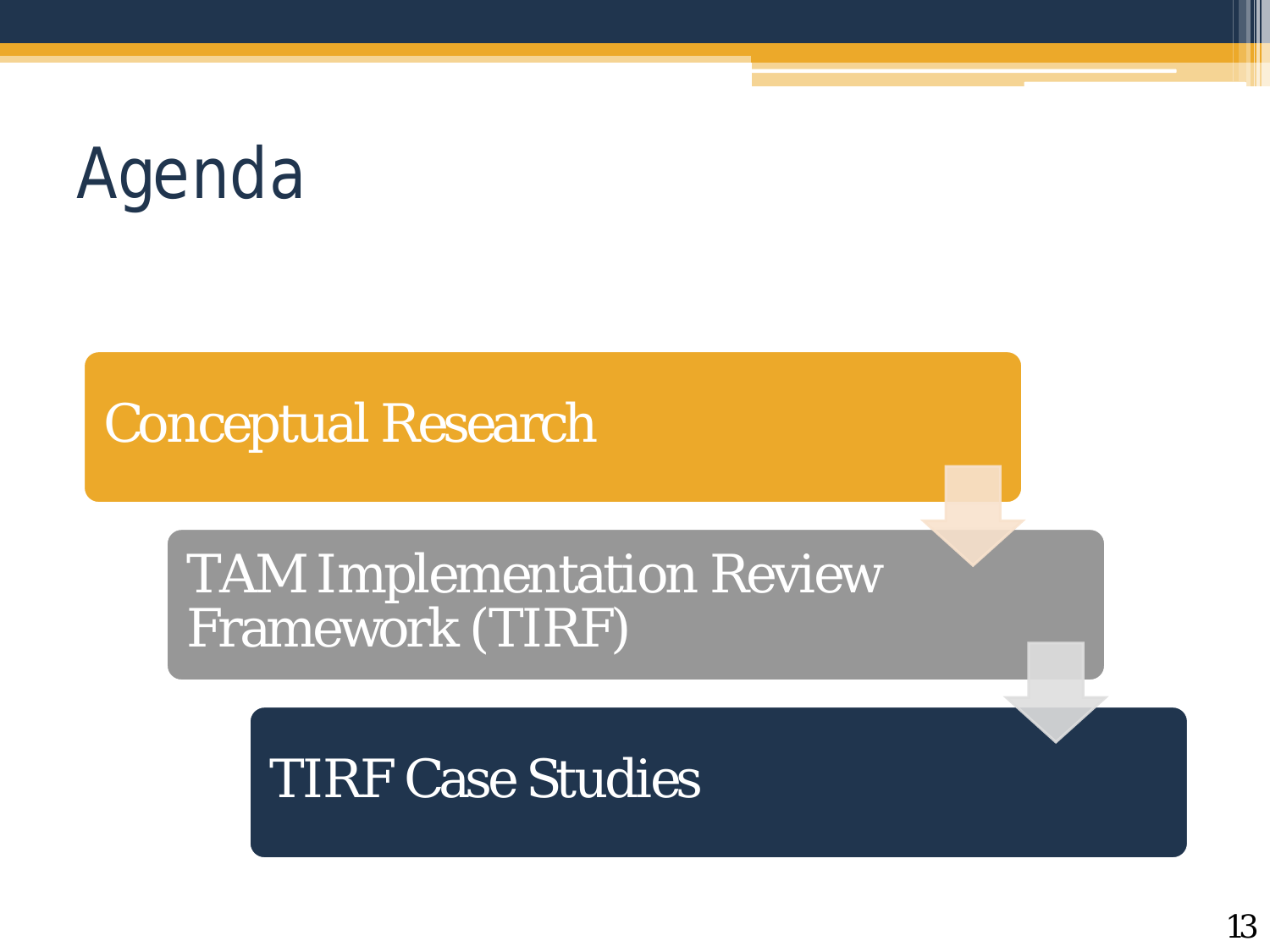# Case Study Demonstration

- Three DOTs selected based on:
	- Record of TAM development and implementation experience
	- Differences in location, size, geography, and climate
- 3-step case study protocol

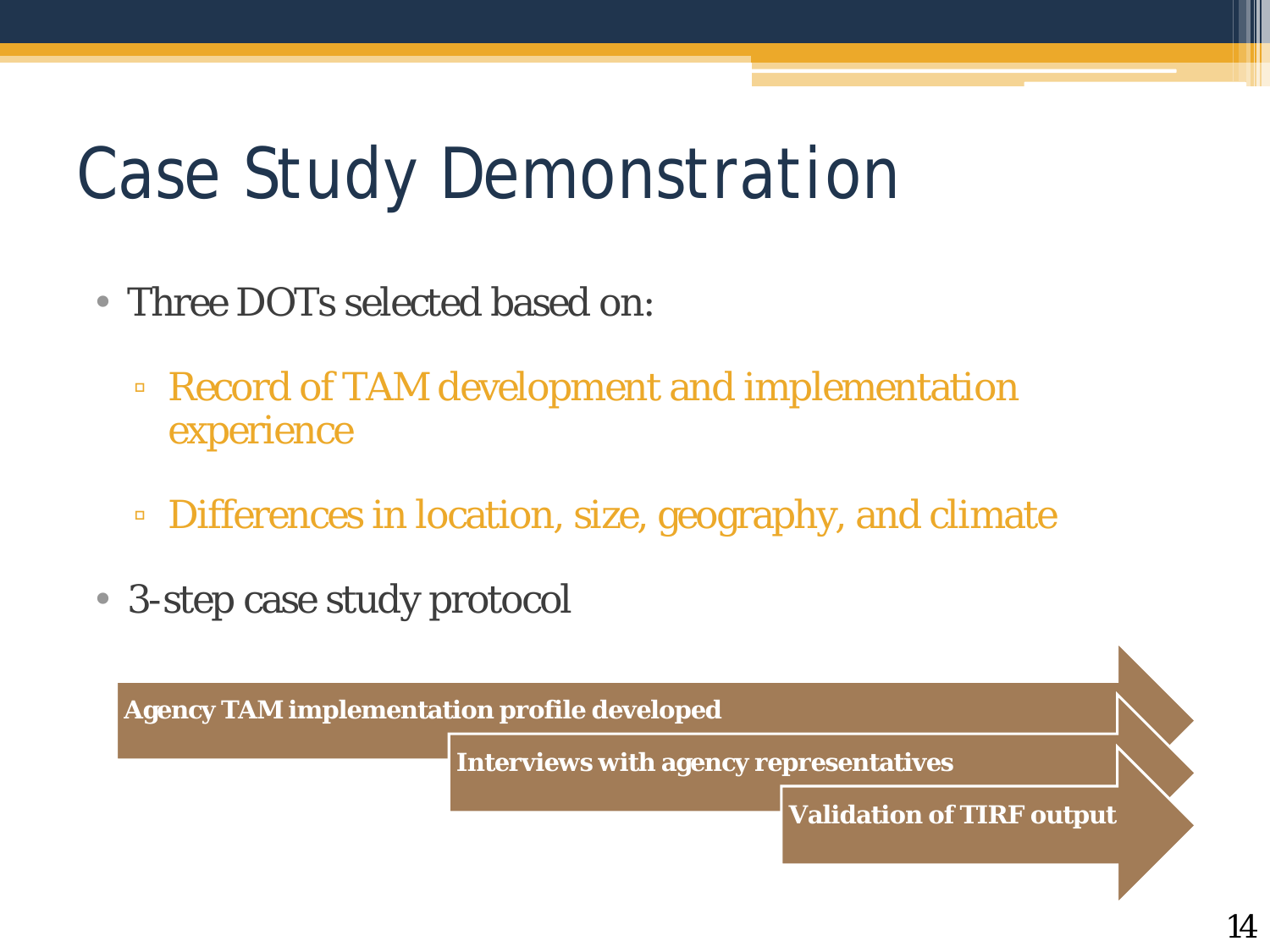# Case Study Output

|    |                                                                                              | <b>Implementation Strategy</b><br>Use "asset managers" in all<br>related divisions | became part of the culture | <b>Primary Observed/Expected Impact (Short Sentence)</b><br>Staff accountability for implementation. The term asset manage                                                                                                                                   | <b>Resources</b><br><b>Committed to</b><br><b>TAM</b><br><b>Development</b> | <b>Employee</b><br><b>Awareness &amp;</b><br><b>Understanding</b><br>Y | Leadership and<br>Executive-Level<br><b>Support</b> | <b>Guidance and</b><br><b>Expectations</b> | <b>Reflection in</b><br><b>Agency Culture</b><br>and Language | <b>Comprehensiv</b><br><b>Agency</b><br><b>Alignment</b> | <b>Applications in</b><br><b>Decision Making</b><br>Y |  |
|----|----------------------------------------------------------------------------------------------|------------------------------------------------------------------------------------|----------------------------|--------------------------------------------------------------------------------------------------------------------------------------------------------------------------------------------------------------------------------------------------------------|-----------------------------------------------------------------------------|------------------------------------------------------------------------|-----------------------------------------------------|--------------------------------------------|---------------------------------------------------------------|----------------------------------------------------------|-------------------------------------------------------|--|
|    |                                                                                              | <b>Implemented integrated TAM</b><br>system (AIMS)                                 |                            | Development of quantitative tool to perform trade-off analysis and<br>ross-asset optimization. Continues to provide informed decisior:<br>making. Data driven decision making; providing tools for budget<br>setting to decision makers in consistent manner |                                                                             | <b>Resources</b>                                                       |                                                     |                                            | <b>Employee</b>                                               |                                                          | v                                                     |  |
|    |                                                                                              | Agency-wide mid-level<br>nanagement represented on                                 |                            | Staff accountability for implementation. Maintains deadlines and<br>prepares for delivery of content to Commission. Provide a forum for                                                                                                                      |                                                                             | <b>Committed to</b>                                                    |                                                     |                                            | <b>Awareness &amp;</b>                                        |                                                          |                                                       |  |
|    |                                                                                              |                                                                                    |                            |                                                                                                                                                                                                                                                              |                                                                             | <b>TAM</b>                                                             |                                                     | <b>Understanding</b>                       |                                                               |                                                          |                                                       |  |
| ID |                                                                                              | <b>Implementation Strategy</b>                                                     |                            | <b>Primary Observ</b>                                                                                                                                                                                                                                        |                                                                             | <b>Development</b>                                                     |                                                     |                                            | of TAM                                                        |                                                          |                                                       |  |
|    |                                                                                              |                                                                                    |                            |                                                                                                                                                                                                                                                              |                                                                             |                                                                        |                                                     |                                            |                                                               |                                                          |                                                       |  |
|    | Use "asset managers" in all<br>14<br>related divisions                                       |                                                                                    |                            | Staff accountability for implementation. The term asse<br>became part of the culture                                                                                                                                                                         |                                                                             |                                                                        |                                                     | <b>Comprehensive</b><br><b>Agency</b>      |                                                               | <b>Applications in</b><br><b>Decision Making</b>         |                                                       |  |
|    |                                                                                              |                                                                                    |                            | Development of quantitative tool to perform trade-of                                                                                                                                                                                                         |                                                                             |                                                                        |                                                     |                                            |                                                               | <b>Alignment</b>                                         |                                                       |  |
|    | system (AIMS)                                                                                | <b>Implemented integrated TAM</b>                                                  |                            | cross-asset optimization. Continues to provide informed decision<br>making. Data driven decision making; providing tools for budget<br>setting to decision makers in consistent manner.                                                                      |                                                                             |                                                                        |                                                     |                                            |                                                               |                                                          |                                                       |  |
|    |                                                                                              |                                                                                    |                            |                                                                                                                                                                                                                                                              |                                                                             |                                                                        |                                                     |                                            |                                                               |                                                          |                                                       |  |
|    | <b>Agency-wide mid-level</b><br>16 management represented on<br><b>TAM Working Committee</b> |                                                                                    |                            | Staff accountability for implementation. Maintains deadlines and<br>prepares for delivery of content to Commission. Provide a forum for<br>discussion and way to communicate change on a monthly basis.                                                      |                                                                             |                                                                        |                                                     |                                            |                                                               |                                                          |                                                       |  |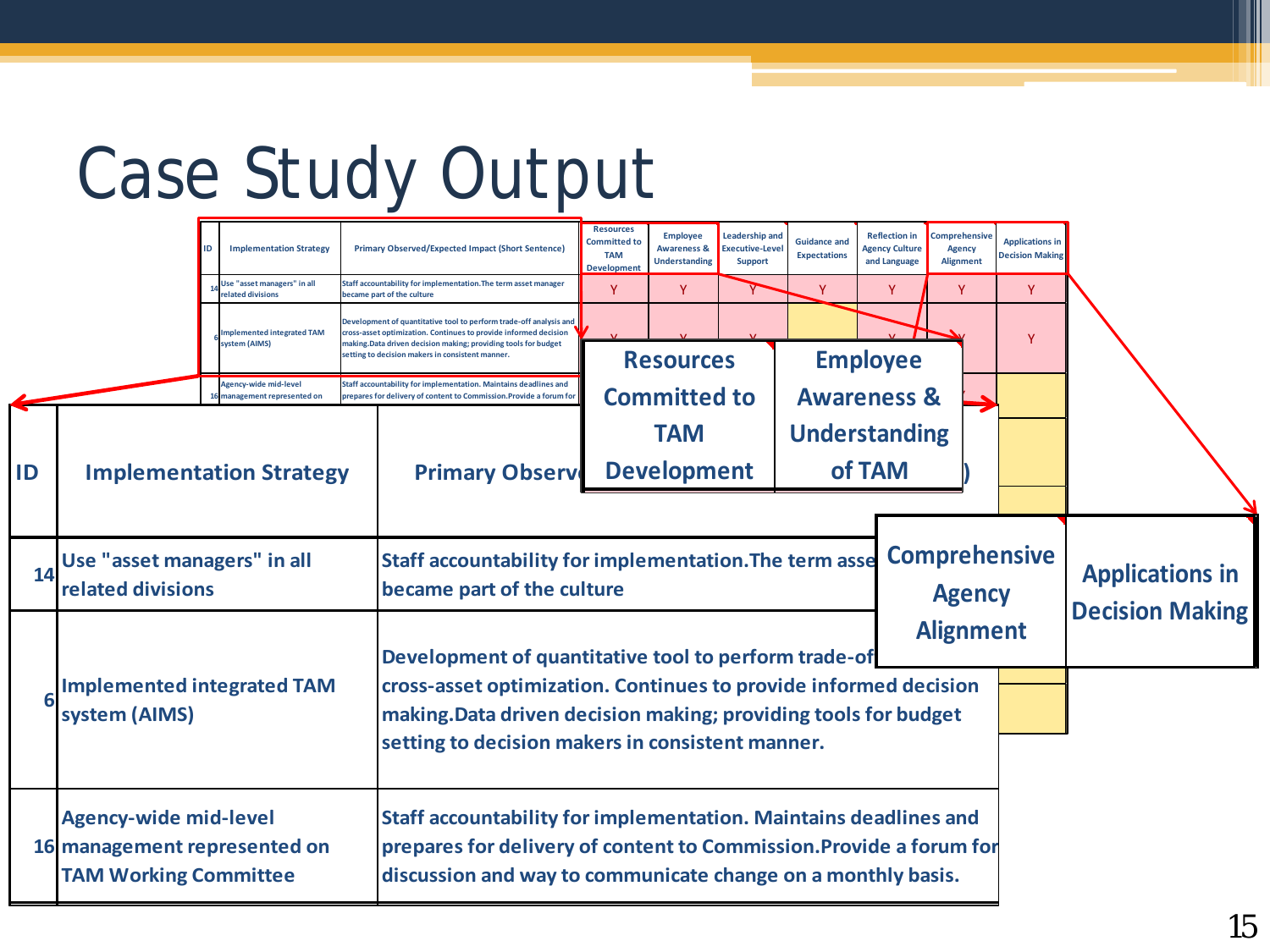#### Comparative Analysis: Category Trends



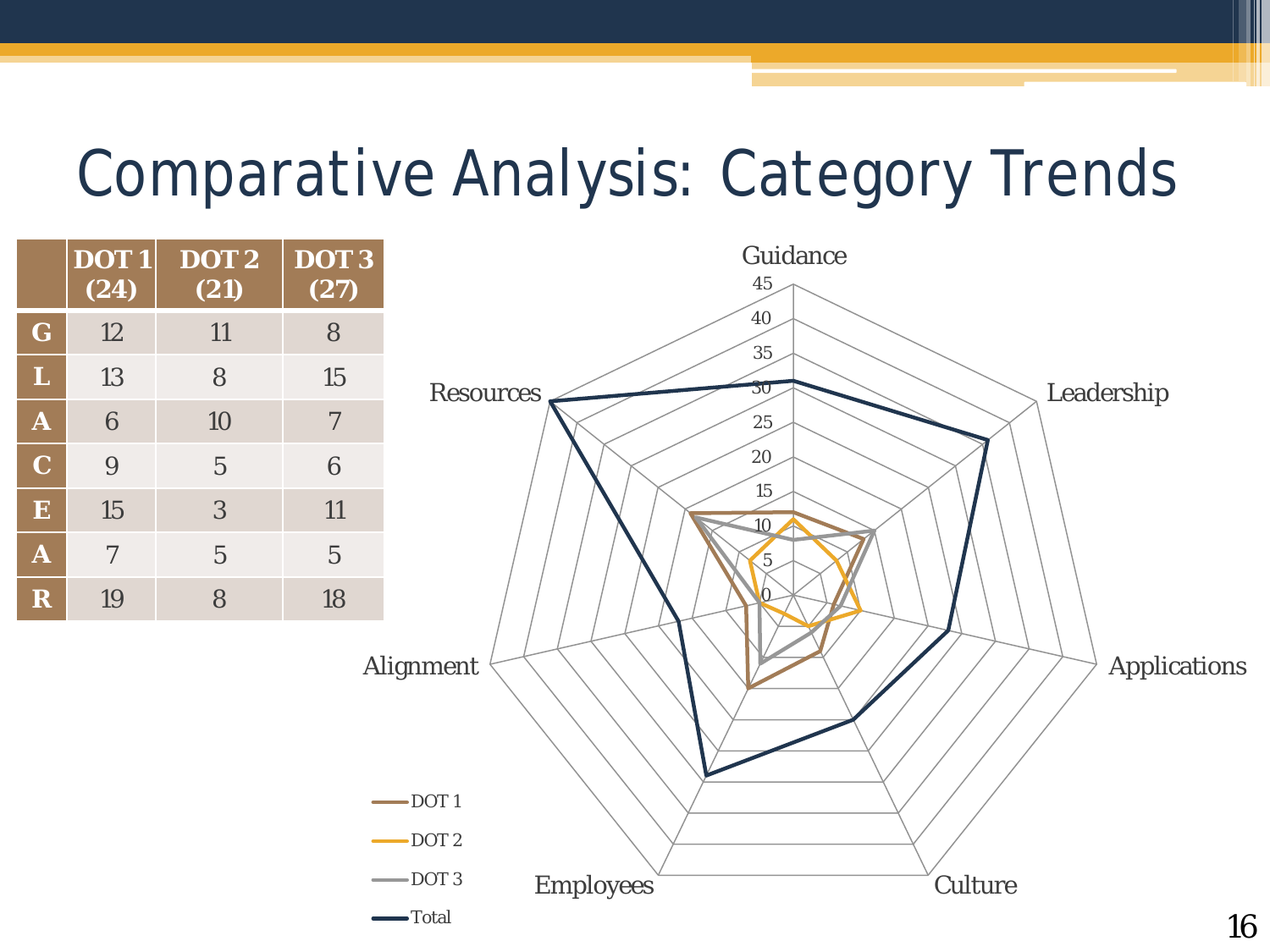#### Comparative Analysis: Strategy Trends

- Nine strategies common to more than one DOT
	- Two common to all three
	- Seven common to at least two
- Alignment in TIRF categories identified for five strategies

| ID             | <b>Implementation Strategy</b>                                                                                               | Primary Observed/Expected Impact<br>(Short Sentence)                                                        | $\mathbf G$ | L | A | $\mathbf C$ | E | A | $\mathbf{R}$ |
|----------------|------------------------------------------------------------------------------------------------------------------------------|-------------------------------------------------------------------------------------------------------------|-------------|---|---|-------------|---|---|--------------|
| <b>DOT0121</b> | <b>Implementation plan projects</b><br>have leads assigned with<br>deadlines                                                 | <b>Staff accountability for</b><br>implementation.Emphasizes the need for<br>accountability                 |             | Y |   |             | Y |   | Y            |
| <b>DOT0213</b> | <b>TAMP Work Plan developed</b><br>with clear staff assignments &<br>deadlines                                               |                                                                                                             |             | Y |   |             | Y |   | Y            |
| <b>DOT0218</b> | <b>TAM Improvement plan with</b><br>estimated timeframes and<br>expected outcomes                                            | The TAMP exists, but it is not widely<br>understood by employees in general.                                |             | Y |   |             |   |   | Y            |
| <b>DOT0322</b> | <b>TAM Implementation Plan has</b><br>specific list of action items with<br>defined timeframe, unit<br>and expected outcomes | responsible, resources needed, Goals/objectives are clear and targets for<br>specific action items are met. |             | Y |   |             | Y |   | Y            |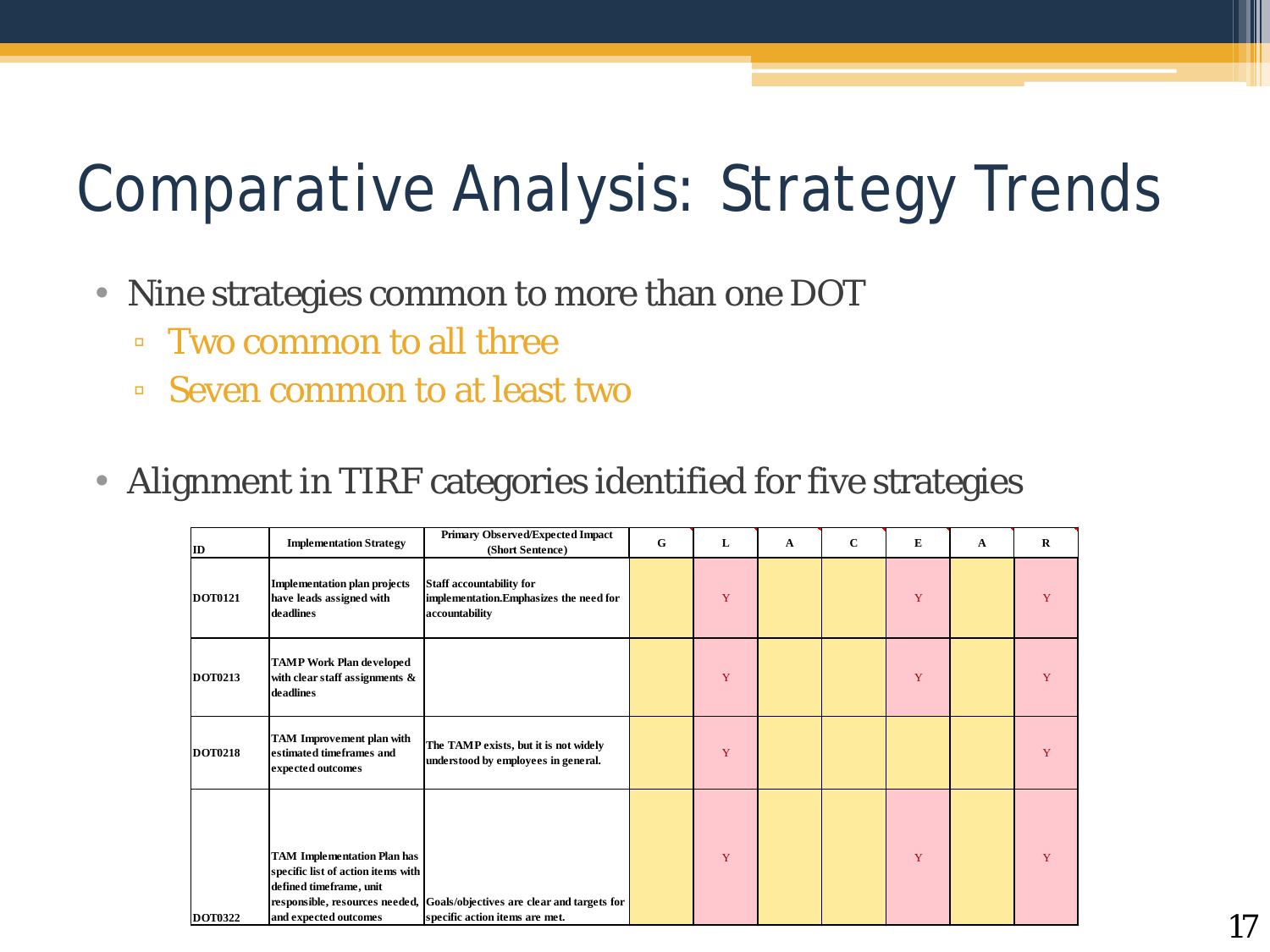#### Comparative Analysis: Strategy Trends

- Nine strategies common to more than one DOT
	- Two common to all three
	- Seven common to at least two
- Alignment in TIRF categories identified for five strategies

| ID             | <b>Implementation Strategy</b>                                                   | <b>Primary Observed/Expected Impact</b><br>(Short Sentence)                                                                                                                                                                                                            | G | L | A | $\mathbf C$ | Е | A | R |
|----------------|----------------------------------------------------------------------------------|------------------------------------------------------------------------------------------------------------------------------------------------------------------------------------------------------------------------------------------------------------------------|---|---|---|-------------|---|---|---|
| <b>DOT0106</b> | <b>Implemented integrated TAM</b><br>system (AIMS)                               | Development of quantitative tool to<br>perform trade-off analysis and cross-asset<br>optimization. Continues to provide<br>informed decision making. Data driven<br>decision making; providing tools for<br>budget setting to decision makers in<br>consistent manner. |   | Y | Y | Y           | Y | Y |   |
| <b>DOT0210</b> | <b>Implemented Agile Assets</b><br><b>Enterprise Asset Management</b><br>Program |                                                                                                                                                                                                                                                                        |   |   | Y |             |   |   | v |
| <b>DOT0317</b> | Developed and implemented<br>enterprise-based TAM system<br>(GAMS)               |                                                                                                                                                                                                                                                                        |   |   | Y |             |   |   |   |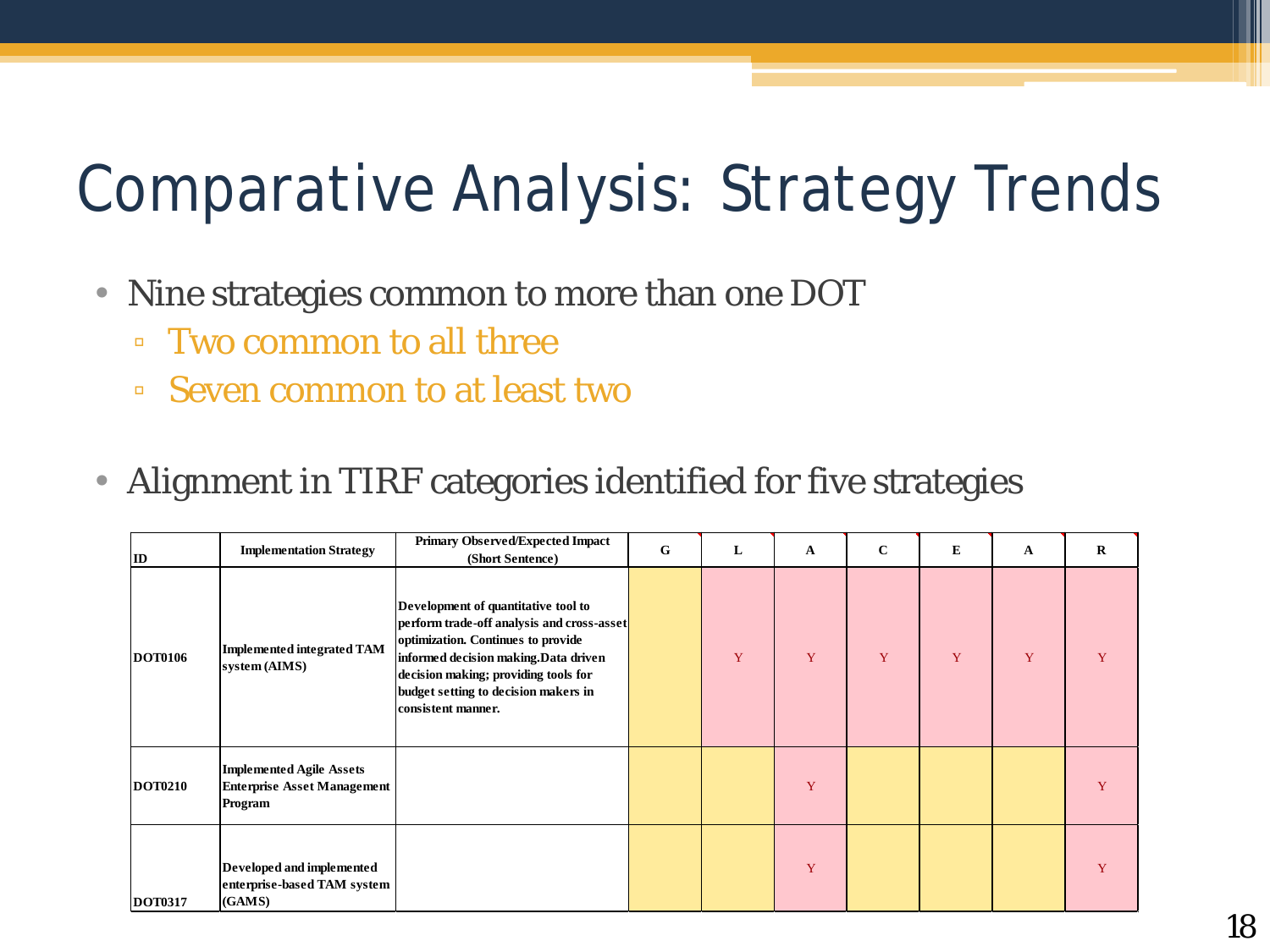# Context-Sensitive Considerations

- Internal & external environments
- Linking to AASHTO TAM Maturity (AASHTO 2011)

| <b>TAM Maturity</b><br><b>Scale Level</b> | <b>Generalized Description</b>                                                                               | <b>Recommended TIRF</b><br><b>Category Focus</b>   |
|-------------------------------------------|--------------------------------------------------------------------------------------------------------------|----------------------------------------------------|
| <b>Initial</b>                            | No effective support from strategy, processes, or tools.<br>There can be lack of motivation to improve.      | <b>Employees</b><br>Leadership<br><b>Resources</b> |
| Awakening                                 | Recognition of a need and basic data collection. There is<br>often reliance on heroic effort of individuals. | Guidance<br>Alignment<br><b>Resources</b>          |
| <b>Structured</b>                         | Shared understanding, motivation, and coordination.<br>Development of processes, and tools.                  | <b>Applications</b><br><b>Resources</b>            |
| Proficient                                | Expectations and accountability drawn from asset<br>management strategy, processes, and tools.               | Culture<br><b>Resources</b>                        |
| <b>Best Practice</b>                      | Asset management strategies, processes, and tools are<br>routinely evaluated and improved                    | <b>ALL</b>                                         |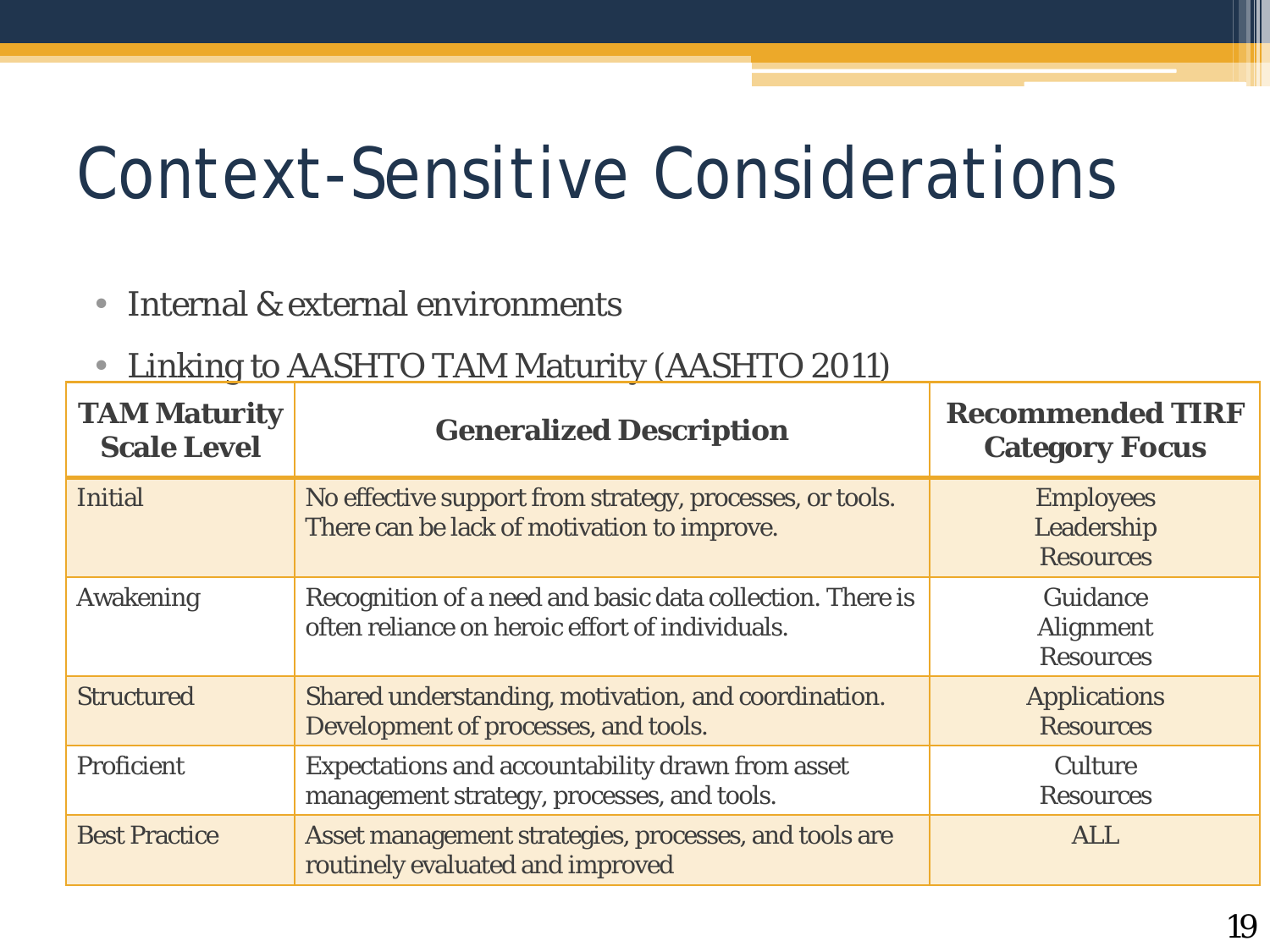## Practitioner Review Survey

| <b>Statement</b>                                                    | <b>Strongly</b>  | <b>Disagree</b>  | <b>Neutral</b>          | <b>Agree</b>            | <b>Strongly</b>       | <b>Weighted</b> |
|---------------------------------------------------------------------|------------------|------------------|-------------------------|-------------------------|-----------------------|-----------------|
|                                                                     | Disagree (1)     | (2)              | (3)                     | (4)                     | Agree (5)             | <b>Average</b>  |
| 1. The TIRF is useful for reviewing TAM<br>implementation           | $\Omega$<br>(0%) | $\theta$<br>(0%) | (16.67%)                | (16.67%                 | 4<br>(66.67%)         | 4.50            |
| 2. The TIRF is suitable for DOTs                                    | $\Omega$<br>(0%) | $\Omega$<br>(0%) | $\Omega$<br>(0%)        | 3<br>$(50\%)$           | 3<br>$(50\%)$         | 4.50            |
| 3. The TIRF is effective for improving<br><b>TAM</b> implementation | $\Omega$<br>(0%) | $\Omega$<br>(0%) | (17%)                   | $\overline{2}$<br>(33%) | 3<br>(50%)            | 4.33            |
| 4. The seven criteria categories are                                | $\Omega$         | $\Omega$         | $\Omega$                | $\mathbf{1}$            | $5\overline{)}$       | 4.83            |
| <b>important for TAM implementation</b>                             | (0%)             | (0%)             | (0%)                    | (17%)                   | (83%)                 |                 |
| 5. The seven criteria categories are                                | $\Omega$         | $\Omega$         | $\Omega$                | $\overline{4}$          | $\overline{2}$        | 4.33            |
| comprehensive                                                       | (0%)             | (0%)             | (0%)                    | (67%)                   | (33%)                 |                 |
| 6. There are some additional criteria                               | $\Omega$         | $\overline{2}$   | 4                       | $\Omega$                | $\Omega$              | 2.67            |
| that could be included                                              | (0%)             | (33%)            | (67%)                   | (0%)                    | (0%)                  |                 |
| 7. The TIRF output provides misleading                              | $\mathbf{1}$     | $\overline{5}$   | $\Omega$                | $\Omega$                | $\Omega$              | 1.83            |
| <b>information</b>                                                  | (17%)            | (83%)            | (0%)                    | (0%)                    | (0%)                  |                 |
| 8. I can see the TIRF in use in DOTs                                | $\Omega$<br>(0%) | $\theta$<br>(0%) | (17%)                   | $\overline{4}$<br>(67%) | (17%)                 | 4.00            |
| 9. I can see the TIRF in use in other                               | $\Omega$         | $\mathbf{1}$     | $\Omega$                | $\overline{5}$          | $\Omega$              | 3.67            |
| transportation agencies                                             | (0%)             | (17%)            | (0%)                    | (83%)                   | (0%)                  |                 |
| 10. The TIRF is complete                                            | $\Omega$<br>(0%) | $\Omega$<br>(0%) | $\overline{2}$<br>(33%) | 3<br>(50%)              | $\mathbf{1}$<br>(17%) | 3.83            |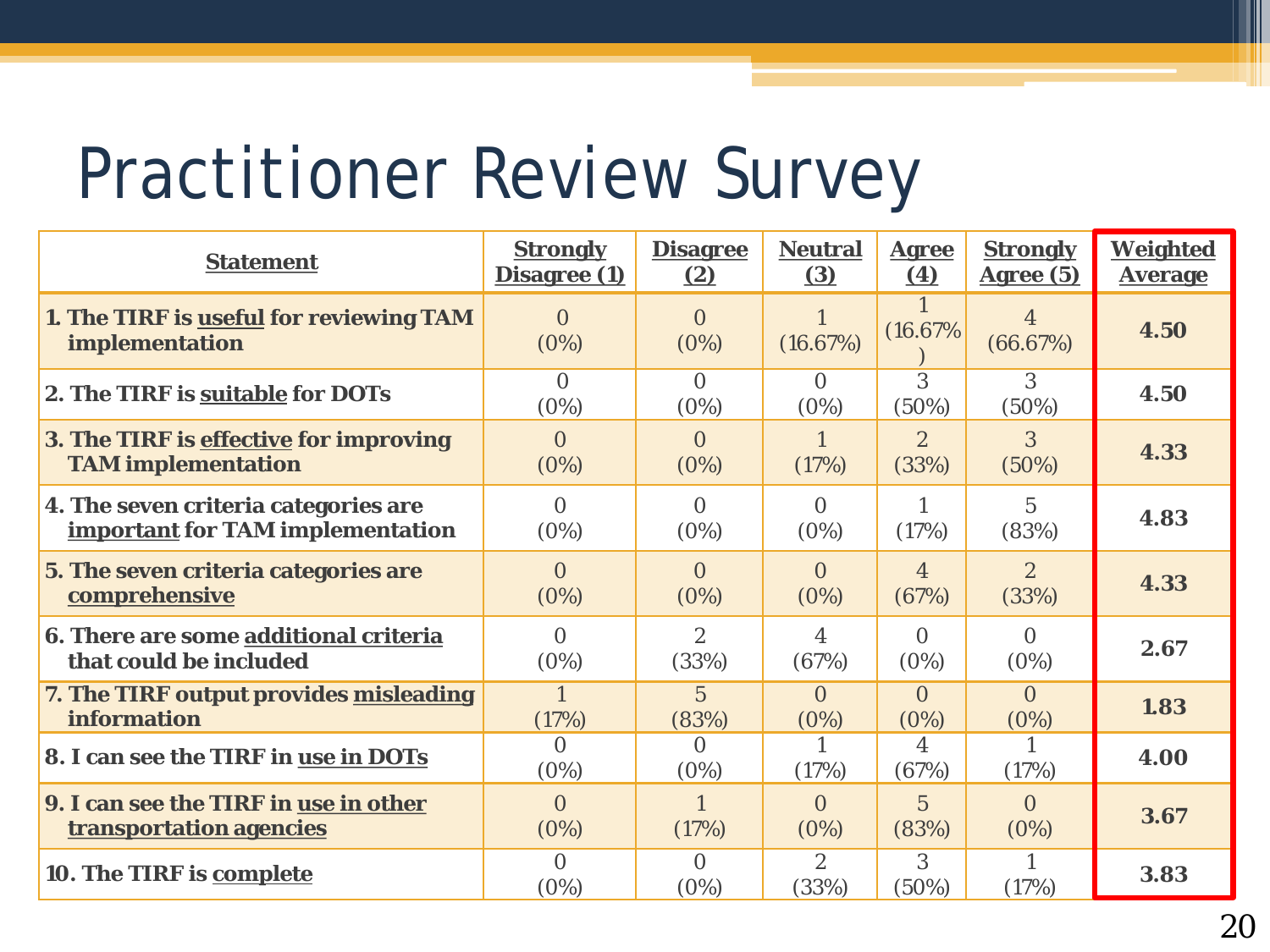## Comments & Feedback

- Practitioner Review Panel
	- **Could potentially serve as an objective beacon** that agencies can use to measure the extent to which each different approach can help them reach TAM maturity
	- **Useful to assess overall TAM strategies**, especially the "soft" side of TAM including dedicating resources, changing culture, etc.
	- **No major weakness**
	- **May not be readily applicable to the management of other transportation assets**  (transit, marine, aviation, etc.) ... but might be applicable to TAM in those modes after a few tweaks
- Case Study DOT Representatives
	- **Straight forward** and simple to use
	- **Good method** to gauge implementation of TAM
	- Would like to have a **wider range of coworkers complete the survey** as part of our gap analysis for updating our TAMP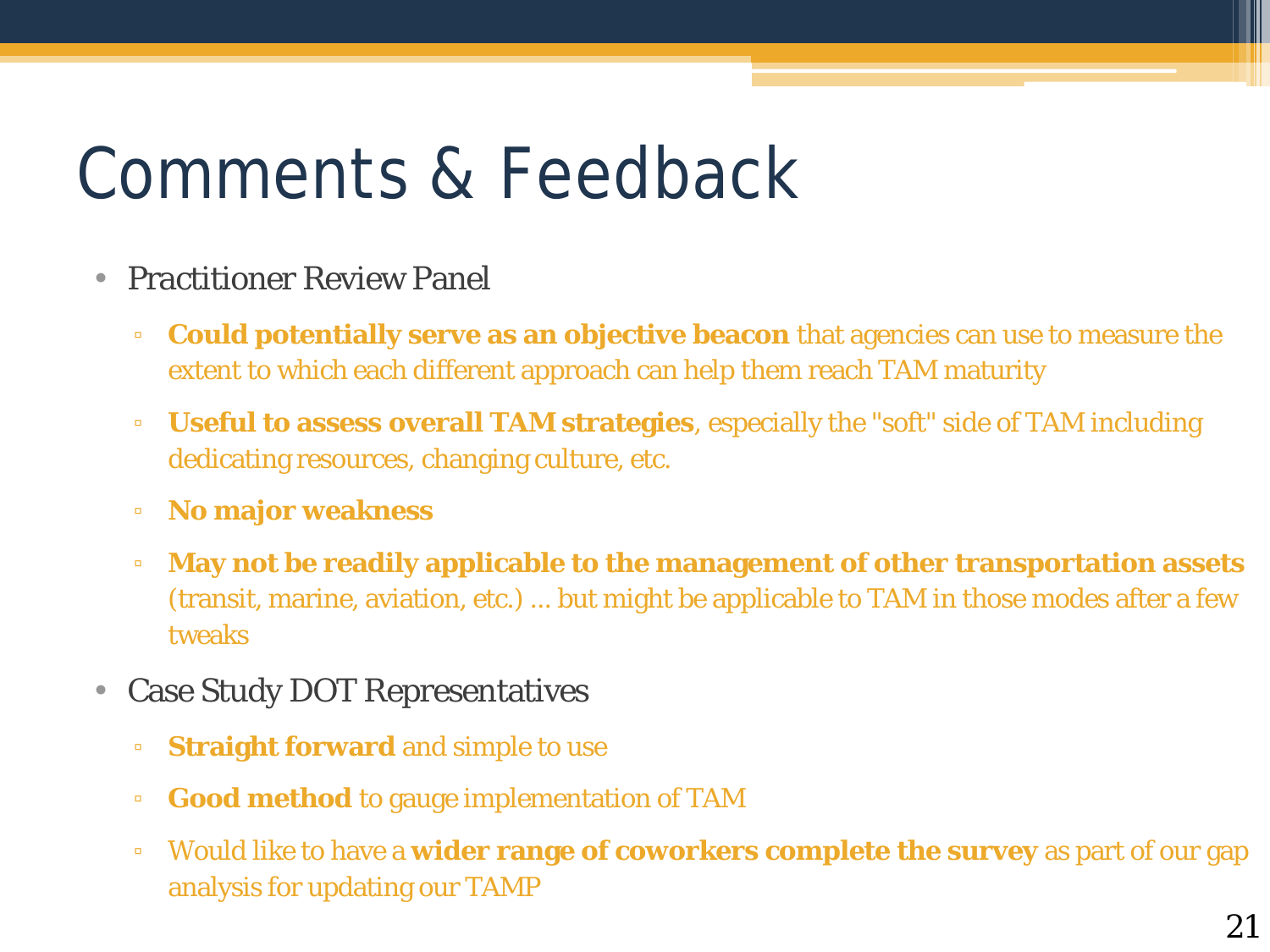# Summary

- Conceptual framework **facilitates a systematic review of agency TAM implementation** with respect to TAM program sustainment
	- Assists agencies in understanding how their **implementation approach influences likelihood of sustained TAM** programming
	- Provides **descriptive results that can support future decisions** on implementation investments, especially when considered in addition to other resources
- Forms the **foundation of a catalog (evidence-based database)** of systematically reviewed implementation strategies
	- Allows **identification of strategies** that can address each category
	- Reveals the **strength of implementation strategies** with respect to program sustainment, as additional experiences are documented
- Potential applications
	- Scheduled agency TAM plan updates
	- Peer exchanges
	- TAM Knowledge Portal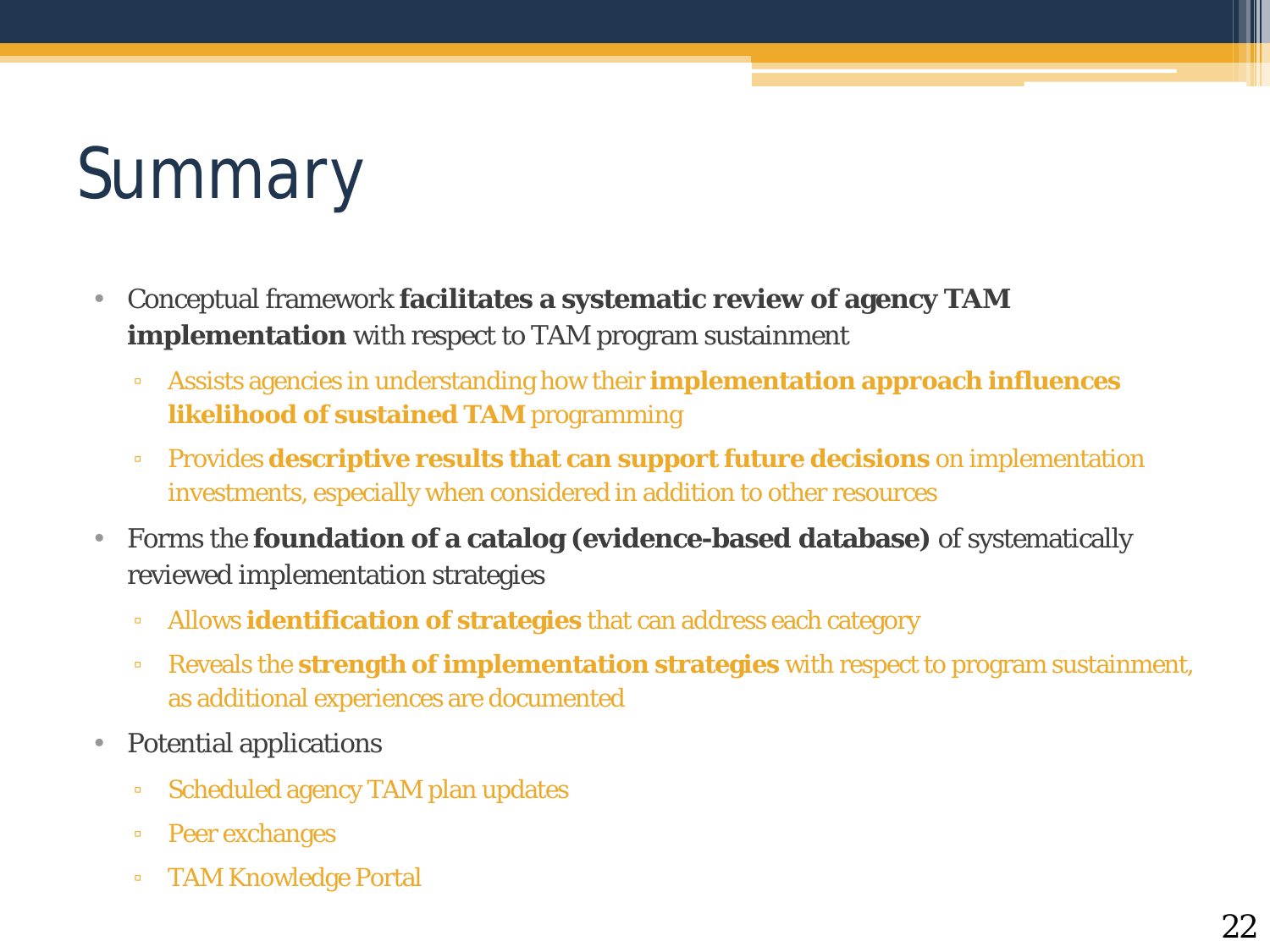# Thank You

Margaret-Avis Akofio-Sowah [akofiosowahm@pbworld.com](mailto:akofiosowahm@pbworld.com)